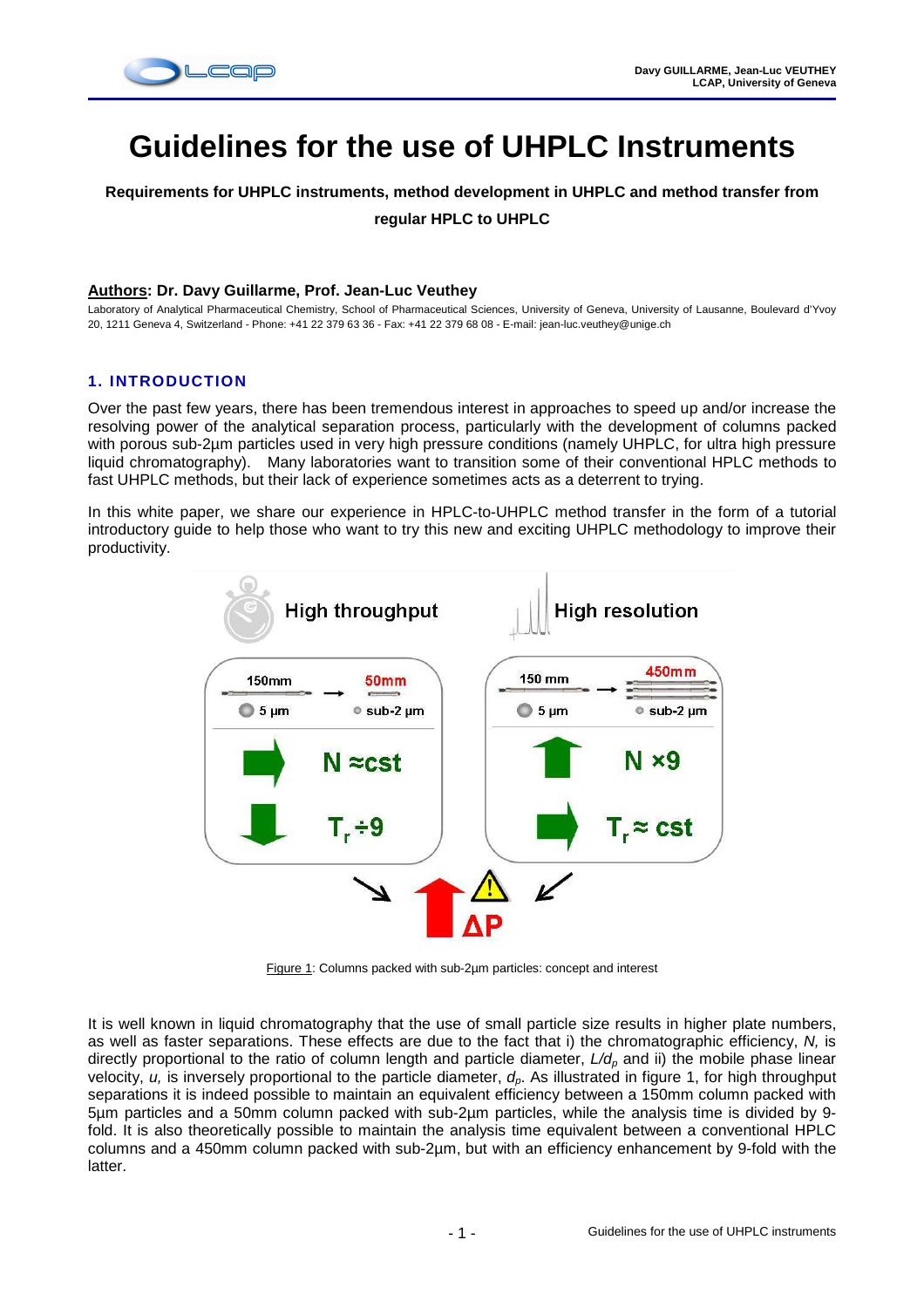

However, the particle size reduction also generates a high backpressure (> 400 bar) not compatible with conventional instrumentation. Therefore, to benefit from the full potential of columns packed with small particles, it is recommended to work with a chromatographic system that withstands pressures up to 600 and even 1000 bar.

By comparing the intrinsic performance of such packing size with other existing techniques, such as monoliths, fused-core technology or high temperature liquid chromatography with conventional particle size, it is shown here that UHPLC, with a maximal pressure of 1000 bar is a very attractive strategy (i.e. approach that generates the lowest analysis time for a given efficiency) in the range 1,000 to 80,000 plates. Only the monolithic approach performs better than UHPLC for efficiencies higher than 80,000 plates (such efficiency is however often beyond the needs of a conventional LC analysis).

## **2. Requirements for UHPLC Experiments**

## 2.1. UHPLC instrumentation

To work with columns packed with small particles, a specialized chromatographic system is needed. First, this instrument should be able to withstand the very high pressures generated by small particles and this is generally achieved by extending the pressure capabilities of the pumping system and by improving the sample introduction device to make it compatible with ultra-high pressures. Second, the chromatographic system should also be adapted to operate in fast and ultra-fast mode with reduced column volumes. Indeed, small diameter columns (1 and 2.1 mm I.D.) limit the frictional heating (generated under high pressure drops and high flow rates) and reduce the organic solvent consumption but require small extra-column volumes due to detection, tubing, and injection volume (figure 2). The following criteria have to be fulfilled to perform efficient separations:

The tubing volume should be reduced as much as possible. For this reason, the tubing length should be as short as possible and its diameter selected as a compromise between an acceptable generated pressure and a low volume. For this reason, **a system plumbed with 0.005" I.D. stainless steel tubing** and zero-



dead volume fittings is generally preferred for UHPLC experiments.

The injection volume should be selected in agreement with column geometry. A rule of thumb is to maintain the injected volume between 1 and 5% of the column dead volume. As most of the experiments carried out in UHPLC are performed with a 50x2.1 mm column ( $V_0 =$ 120 µL), the injected volume should be included **between 1 and 5 µL**, to limit band broadening. In addition, a fast injection cycle time is mandatory for analysis times lower than one or two minutes.

Last but not least, the detector cell volume, time constant and acquisition rate should be carefully selected. The detector used in UHPLC should ideally possess a low cell volume **(2 µL or lower)** while the sensitivity shouldn't be lowered compared to that of a conventional HPLC instrument. Detector time constant has to be fast enough **(**τ ≤ **100 ms)** because peak widths are very small in UHPLC (only a few seconds). Finally, the detector sampling rate must be sufficiently high to acquire a suitable amount of data points across each peak **(> 20 Hz).**

It is noteworthy to note that to reduce the importance of extra-column volumes and avoid an unacceptable loss in efficiency, chromatographic conditions leading to high retention factors **(k at least equal to 3)** are often recommended in UHPLC (i.e. high  $\sigma_{col}^2$  values inducing lower influence of  $\sigma_{ext}^2$ ). However, due to the very small column dead time in UHPLC (e.g.  $t_0 = 0.20$  min for conventional UHPLC conditions with a 50x2.1 mm, 1.9 µm columns operating at 600 µL/min), a high retention factor would not be detrimental for the analysis time. As example, a retention factor of 5 in conventional HPLC leads to an analysis time of 10 minutes while it corresponds to only 1 minute in UHPLC.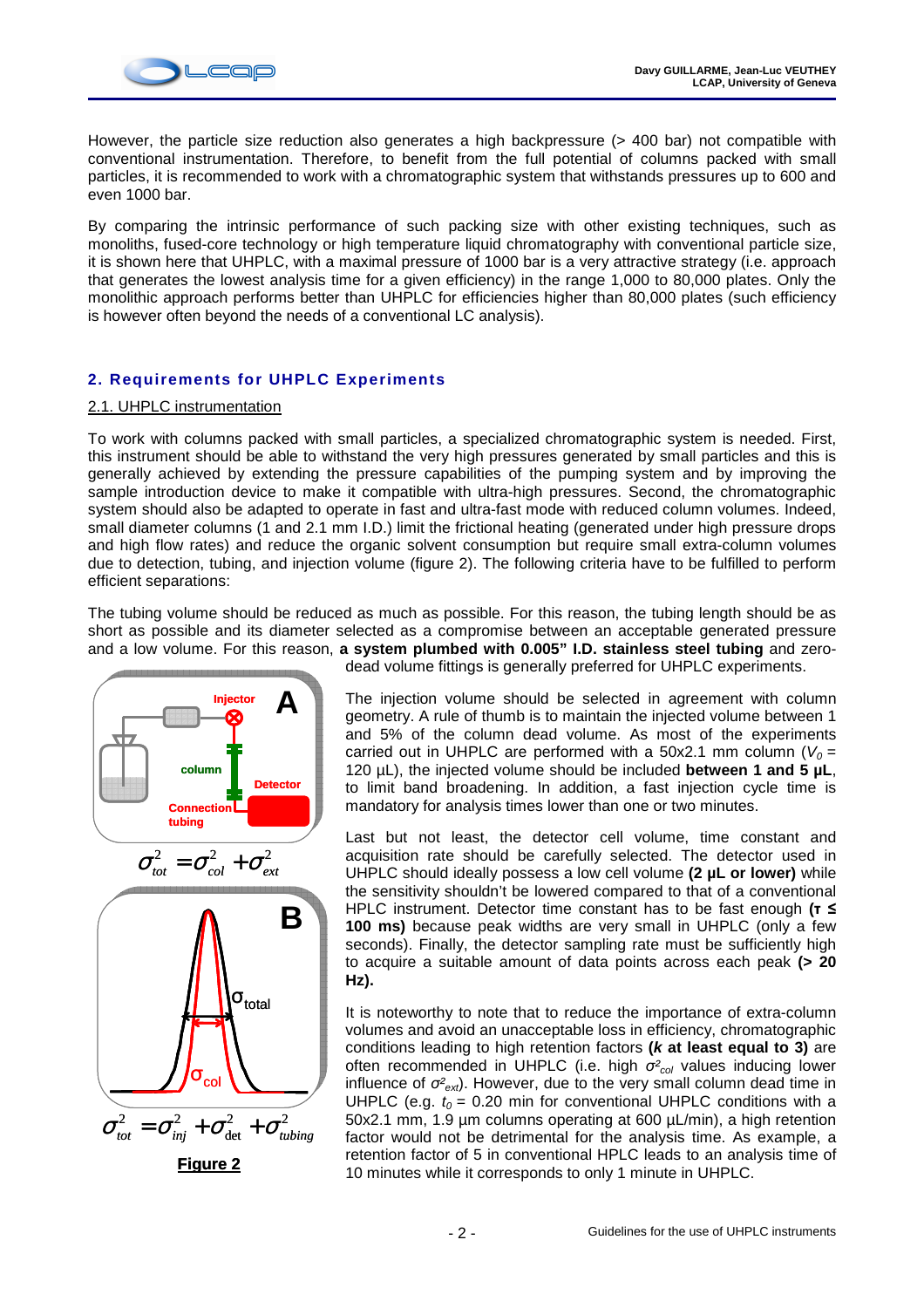

The last critical parameter to perform ultra-fast separations in the gradient mode is the dwell volume of the system which corresponds to the time necessary for the gradient to reach the column inlet. To work with ultra-fast separations, a **small gradient delay volume** is required. With a large dwell volume, fast separations are compromised because an isocratic hold is generated at the beginning of the gradient, inducing potential changes in selectivity and longer analysis times.

To check the compatibility of an UHPLC instrumentation with a given column geometry, it is recommended to characterize the chromatographic system by determining the extra-column and dwell volumes. For optimal compatibility with ultra-fast separations, the former should be **lower than 20µL** while the latter should be no more than a few hundred  $\mu$ L.

## 2.2. Quality of mobile phase and buffers

It is important to consider that the size of the frits and particles contained within UHPLC columns are much smaller than on regular HPLC packings. For example, the inlet frit pore size of an HPLC column is often equal to 2 µm while it could be equal to only 0.2 µm in UHPLC (this value strongly depends on the column provider). Therefore, small particles, potentially present within the mobile phase and which do not affect HPLC materials, can become critical in the UHPLC configuration. Therefore, it is important to check the absence of insoluble particles in the solvents and, for this purpose, several key rules have to be followed in UHPLC for the mobile phase preparation:

- Use only high grade organic solvents (ideally filtered through a 0.22 µm membrane) it is even possible to find acetonitrile of UHPLC grade from several suppliers (Biosolve®, JT Baker®, Fisher .<br>Scientific<sup>®</sup>, etc…)
- Use high quality salts to prepare buffered mobile phases
- The water should be ultra pure and filtered through a 0.22  $\mu$ m membrane (Milli-Q® system or similar high quality water is recommended)
- Be careful with the microbiological growth (particularly when using phosphate buffer): always use freshly prepared mobile phases
- Be vigilant with the cleaning of glassware and do not top-off the bottles.

To limit the microbiological growth, the chromatographic system and columns should ideally be stored with pure organic solvents (methanol or acetonitrile).

#### 2.3. UHPLC columns

One of the main criticisms made by early UHPLC users has been the reduced lifetime of columns packed with sub-2µm, compared to conventional columns. It is true that UHPLC columns are always exposed to very high pressures, but the packing pressure has been increased proportionally. In our laboratory, we have observed that lifetimes of UHPLC and regular HPLC columns are comparable. However, column lifetime also depends on the number of injections, number of column volumes or period of time used. With the latest generation of columns packed with sub-2µm, commercialized by different suppliers, it is possible to perform between 500 and 2,000 injections or even more on a single column. Such values correspond to about 5,000- 20,000 column volumes, which are fully comparable with those obtained on standard HPLC columns. However, when considering the corresponding period of time, it is significantly reduced compared to conventional HPLC because of the higher throughput in UHPLC. For example, in a routine laboratory which performs a UHPLC analysis in 1 to 5 minutes, one thousand injections can be performed in a very short period of time. This time is significantly reduced compared to that using conventional instrumentation (10-fold longer) while a similar amount of work has been carried out. In addition, the re-equilibrating time needed during a UHPLC gradient should be drastically reduced compared to the regular HPLC, to limit the number of column volumes percolated.

Nevertheless, a real issue of UHPLC packing is linked to the very low volume of the column in conjunction with the high mobile phase linear velocity employed. Indeed, it is not recommended to let the system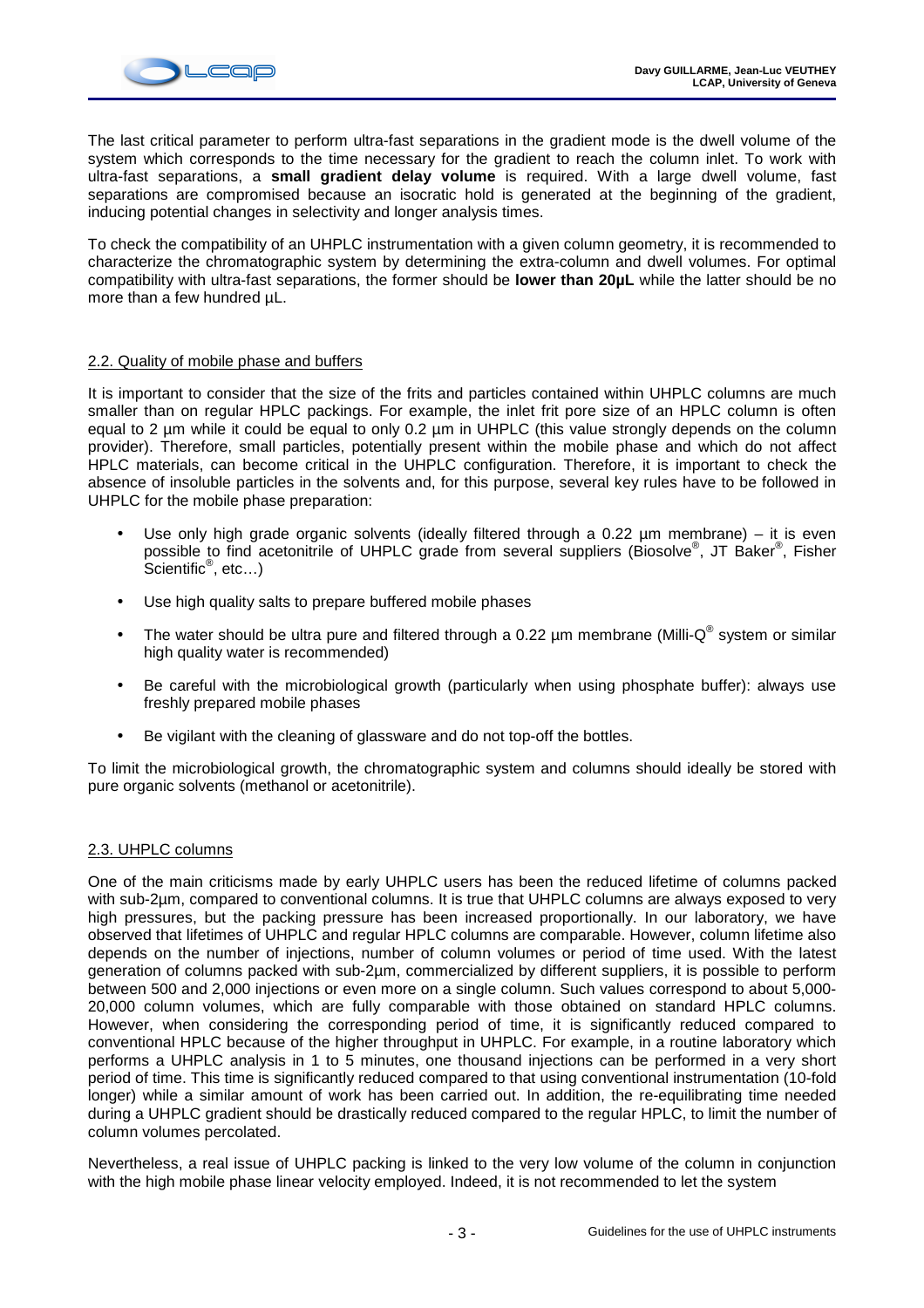

continue pumping without performing any analysis because the column lifetime can be rapidly degraded (50 column volumes percolated through the column in only 10 minutes).

## **3. Method Development in UHPLC**

The rules for developing a new method in UHPLC are slightly different from those of conventional HPLC because it is necessary to account for the backpressure constraint generated by the use of small particles.

#### 3.1. Choice of column dimensions

Depending on the supplier, it is possible to find some columns dedicated to UHPLC with internal diameters of 1, 2.1 and 4.6 mm. As discussed previously, the 4.6 mm I.D. column is not of great interest because of the significant frictional heating generated by high mobile phase flow rates, generating a lack of repeatability of retention times and some potential difficulties in transferring methods from conventional HPLC. In addition, the consumption of organic solvent is critical as the flow rate should be in the range 3-5 mL/min. Concerning the 1mm I.D column, the effect of frictional heating should be neglected even at 1000 bar but the compatibility between this column geometry and any UHPLC instrument is extremely critical (particularly for tubing geometry). Due to these statements, **the 2.1 mm I.D. column should be considered as optimal for UHPLC operation.** 

Regarding the column length, it should be selected according to the required efficiency (in isocratic mode) or peak capacity (in gradient mode). It has to be noted that there is no real limitation in UHPLC column length. Numerous suppliers propose some 150mm columns which can be coupled in series using low volume tubing if an experiment has to be performed with very long columns.

In the isocratic mode, it is well known from the basic equations of chromatography that efficiency is directly proportional to the column length. Therefore, a 50x2.1 mm, 1.9 µm column should generate around 10,000 plates, while the efficiency is increased to 20,000 and 30,000 plates with a 100 and 150x2.1 mm, 1.9 µm column respectively. Therefore, the column length should be chosen according to the requirement of the separation and the longest column always provides the highest efficiency. However, with 150 mm or longer columns, the mobile phase flow rate should be adapted to avoid over-pressurizing the analytical system.

In the gradient mode, the relationship between column length and chromatographic performance (expressed as peak capacity in gradient mode) is not trivial. In fact, the peak capacity depends both on efficiency and column dead time, but each to a different extent. Therefore, **the column length should be adapted according to the gradient time** and the longest column doesn't necessarily provide the highest peak capacity. It can be demonstrated that a 50x2.1 mm, 1.9 µm column has to be selected for gradient times lower than 5 minutes. The 100x2.1 mm, 1.9 um column gives optimal performance for gradient times between 5 and 20 minutes and finally, the 150x2.1 mm, 1.9 µm column should only be used with gradients longer than 20 minutes.

#### 3.2. Choice of mobile phase conditions

In UHPLC, the mobile phase flow rate has to be selected according to the Van Deemter curve (similarly to conventional HPLC) but also, according to the backpressure generated. For compounds with molecular weights in the range 100-400 g.mol<sup>-1</sup>, the optimal flow rate in isocratic mode for a 2.1 mm I.D. column packed with 1.9 µm particles is **around 400-600 µL/min**. Due to the low mass transfer resistance generated by small particles (because of the reduced diffusion path), it is even possible to work up to 1000 µL/min, with a limited loss in efficiency (around 20%). When dealing with larger molecules, the mobile phase flow rate should be reduced to 200-400 µL/min due to a reduction of diffusion coefficients.

The rules in gradient mode are different, where the highest flow rate always provides the best peak capacity because it is dependent on the column dead time and, to a lesser extent, on efficiency. Therefore, the flow rate for gradient UHPLC experiments should be elevated but at the maximum equal to 80-90% of the maximum pressure withstood by the instrument. This solution is recommended to attain a sufficient level of robustness and to handle unexpected changes in column backpressure after hundreds of injections.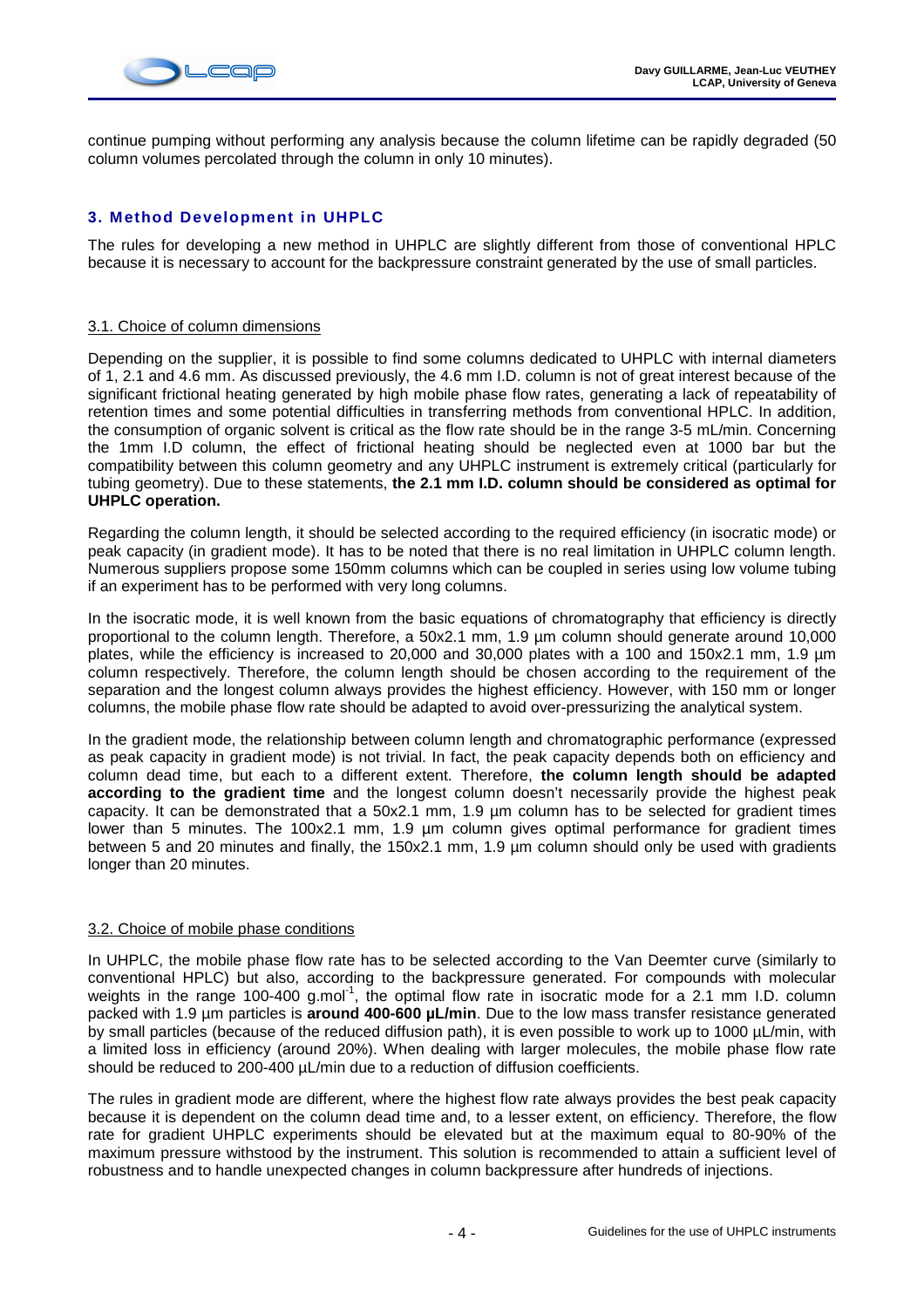

Regarding the mobile phase temperature, it could be valuable to work in UHPLC at **a mobile phase temperature of 40-50°C** instead of room temperature. With this strategy, the mobile phase viscosity is reduced and the backpressure diminishes by about 30% (at 50°C for an acetonitrile-water mobile phase) without affecting chromatographic performance.

Finally, it is well known that the viscosity of **acetonitrile-water hydro-organic mixtures** is on average 1.5 to 2-fold lower than that of methanol-water. Therefore, in the case of method development, the initial choice for mobile phase is acetonitrile as it generates significantly lower backpressure and more possibilities in UHPLC compared to methanol (particularly for the choice of column length).

## 3.3. Decision tree for method development

On the basis of the above discussion, it is possible to establish some generic conditions for the UHPLC method development: the column should be initially a C18 with geometry of 50x2.1 mm, 1.9 um operating at a temperature of 40-50°C. The mobile phase should consist in a mixture of acetonitrile and buffer. It is generally better to begin the experiments in the gradient mode at a mobile phase flow rate close to the maximal pressure accepted by the UHPLC instrument. Regarding the choice of gradient time, it is extremely different in UHPLC compared to regular HPLC. Therefore, table 1 summarizes the optimal gradient time for various sets of UHPLC conditions.

| rapid 1. Odiodidiod opinital gradioni, intro docording to colditin' goometry. |                  |                         |                              |  |  |  |
|-------------------------------------------------------------------------------|------------------|-------------------------|------------------------------|--|--|--|
| <b>Column geometry</b>                                                        | <b>Flow rate</b> | <b>Gradient profile</b> | <b>Optimal gradient time</b> |  |  |  |
| $150x4.6$ mm, 5 $\mu$ m                                                       | 1 $mL/min$       | $5 - 95%$               | $30 \text{ min}$             |  |  |  |
| $50x2.1$ mm, $1.9 \mu m$                                                      | 600 µL/min       | $5 - 95%$               | $3.5 \text{ min}$            |  |  |  |
| $50x2.1$ mm, $1.9 \mu m$                                                      | 1 $mL/min$       | $5 - 95%$               | $2.0 \text{ min}$            |  |  |  |
| 50x2.1 mm, 1.9 µm                                                             | $600 \mu L/min$  | 10-60%                  | $2.0 \text{ min}$            |  |  |  |
| 100x2.1 mm, 1.9 µm                                                            | 300 µL/min       | $5 - 95%$               | $14 \text{ min}$             |  |  |  |
| 100x2.1 mm, 1.9 µm                                                            | $300 \mu L/min$  | 10-60%                  | 8 min                        |  |  |  |
| 150x2.1 mm, 1.9 µm                                                            | 200 µL/min       | $5 - 95%$               | 30 min                       |  |  |  |
| 150x2.1 mm, $1.9 \mu m$                                                       | $200 \mu L/min$  | 10-60%                  | $17 \text{ min}$             |  |  |  |

Table 1: Calculated optimal gradient time according to column geometry.

If the selectivity with the generic conditions previously described is not acceptable, it is possible to adapt various parameters (e.g. mobile phase pH, nature of the stationary phase and organic modifier). In UHPLC, the first parameter to change is the mobile phase pH, then the column chemistry and finally the organic modifier nature (because of the constraint in pressure with UHPLC).

## **4. Method Transfer in UHPLC**

In various fields of application (i.e. pharmaceutical, environment, food,…), it is important to be able to to transfer existing methods (performed in conventional HPLC conditions) to faster separations involving the use of columns packed with sub-2µm particles. As most of the providers now offer equivalent stationary phases packed with 5, 3 and sub-2µm particles, a geometrical transfer can be performed if the stationary phase chemistry remains identical between the original and final sets of conditions. For this purpose, some rules have to be applied in both isocratic and gradient modes.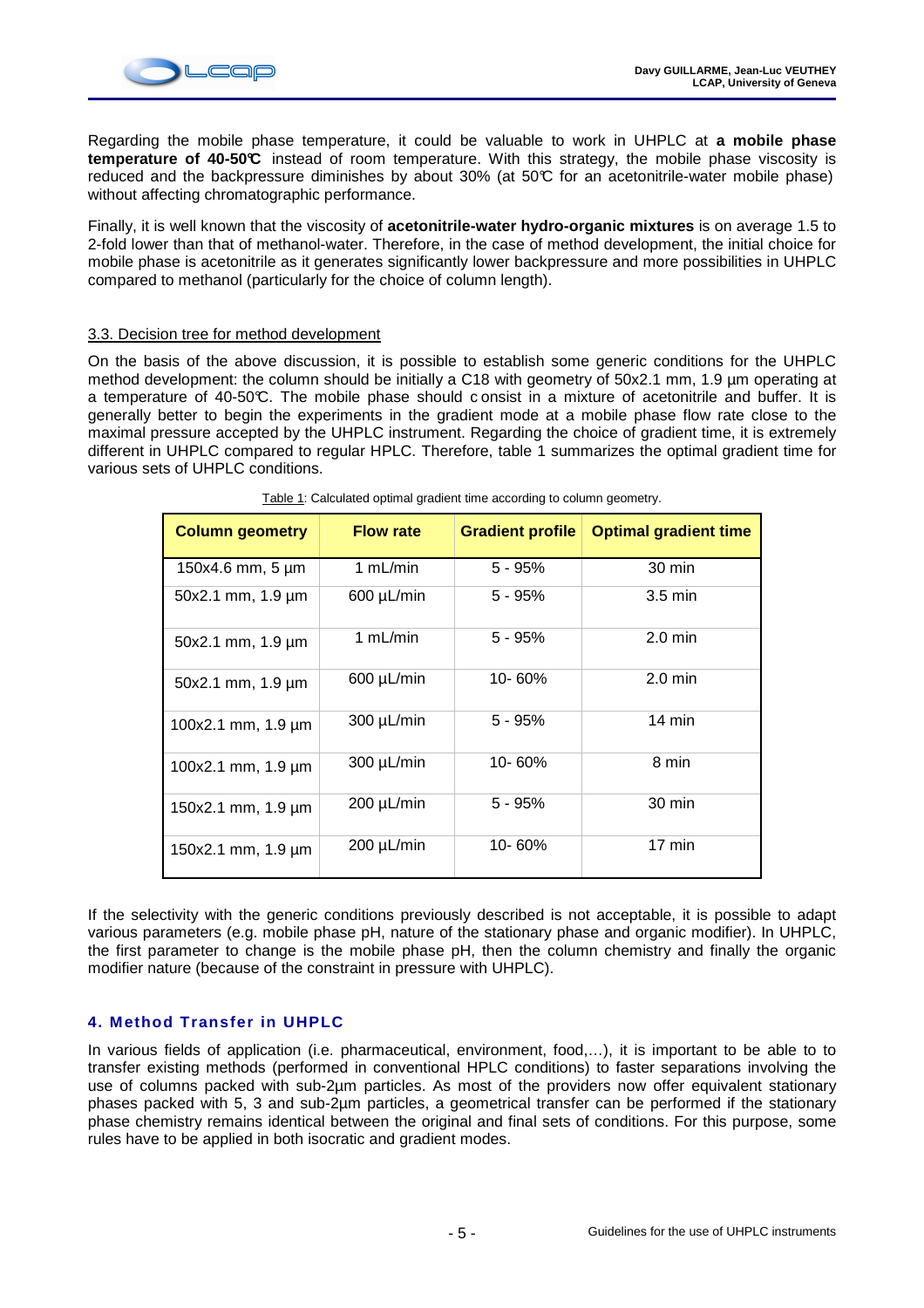

#### 4.1. Case of isocratic mode

In isocratic mode, two important parameters have to be modified, namely the injection volume and the mobile phase flow-rate.

To avoid a detrimental extra-column band broadening and maintain equivalent sensitivity, it is necessary to adapt the injection volume in line with the change of column dimensions. In liquid chromatography, the injected volume should represent only 1-5% of the column volume. The latter can be calculated simply from the column internal diameter  $(d_c)$  and length (L). Therefore, the injection volume is independent of the particle size and only proportional to the column volume. The new injected volume ( $V_{in2}$ ) can be determined simply by **maintaining the ratio of column dead volume and injected volume constant** between regular HPLC and UHPLC. Thus, the injected volume in UHPLC ( $V_{in/2}$ ) can be calculated according to the following equation:

$$
V_{inj_2} = V_{inj_1} \cdot \frac{d_{c2}^2}{d_{c1}^2} \cdot \frac{L_2}{L_1}
$$
 (1)

In this equation, subscripts 1 and 2 are related to HPLC and UHPLC column dimensions, respectively. For example, from a conventional 150x4.6 mm, 5 µm column to an UHPLC 50x2.1 mm, 1.9 µm column, the injected volume should be decreased by 14-fold. It can be noted that larger injection volumes than predicted can be used to maximize sensitivity. However, the sample should be dissolved in a solvent of weaker eluent strength than the initial mobile phase composition. This approach described as sample focusing (peak compression) allows the enrichment of the analytes on the top of the column.

Regarding mobile phase flow rate, it should be adapted to be close to the optimal value of the Van Deemter curve representation  $(H=f(u))$ . In liquid chromatography, it is well-known that the mobile phase linear velocity (u) is directly proportional to the square of column diameter and also depends on the particle size of the support. It is however, completely independent of the column length.

For a successful method transfer, it is mandatory to **maintain the product u\*dp constant**, to take into account simultaneous changes in column diameter and particle size of the support. Therefore, for a geometrical transfer, the UHPLC flow rate  $(F_2)$  can be calculated with the following equation:

$$
F_2 = F_1 \cdot \frac{d_{c_2}^2}{d_{c_1}^2} \cdot \frac{d_{p_1}}{d_{p_2}}
$$
 (2)

As an example, from a regular 150x4.6 mm, 5 um column to a UHPLC 50x2.1 mm, 1.9 um column, the mobile phase flow rate should be decreased by 1.8-fold.

The expected analysis time of the transferred method ( $t_{ana2}$ ) is directly **proportional to the change in column dead time** and can be estimated according to:

$$
t_{ana 2} = t_{ana 1} \cdot \frac{F_1}{F_2} \cdot \frac{d_{c_2}^2}{d_{c_1}^2} \cdot \frac{L_2}{L_1}
$$
 (3)

The expected backpressure ( $\Delta P_2$ ) can be calculated from the Darcy's law which shows that  $\Delta P$  is inversely proportional to  $d_p^{\;3}$  and strictly related to the column length:

$$
\Delta P_2 = \Delta P_1 \cdot \frac{L_2}{L_1} \cdot \frac{d_{p1}^3}{d_{p2}^3} \tag{4}
$$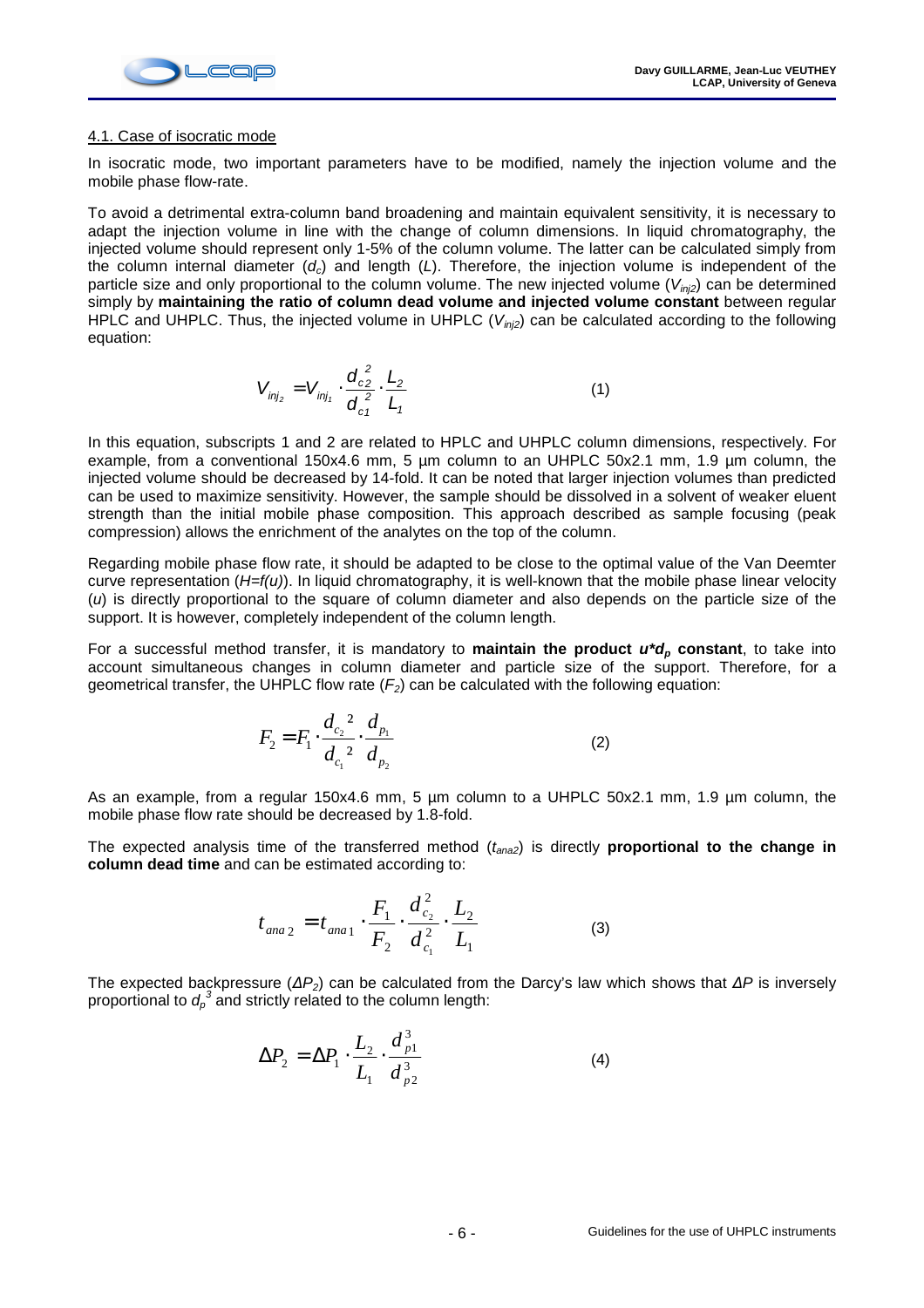

Finally, the expected solvent consumption of the transferred method  $(V_2)$  can be calculated by taking into account the change in column internal diameter, particle size and analysis time.

$$
V_2 = V_1 \cdot \frac{d_{c_2}^2}{d_{c_1}^2} \cdot \frac{d_{p_1}}{d_{p_2}} \cdot \frac{t_{ana2}}{t_{ana1}}
$$
 (5)

Therefore, from a regular 150x4.6mm, 5µm column to an UHPLC 50x2.1 mm, 1.9 µm column, the analysis time is reduced by **8-fold**. It has also to be noted that for the above-mentioned transfer, the efficiency would be **identical**, while the backpressure should be **6-fold** higher and the solvent consumption reduced by **14** fold. This shows the benefits of the UHPLC strategy but also demonstrates the need to work with an instrument that withstands pressure higher than 400 bar.

Table 2: Optimal conditions to work with 6 column geometries that provide a similar theoretical efficiency of 10,000 plates. Changes in analysis time, backpressure and solvent consumption were also indicated.

| <b>Column geometry</b> | <b>Injected</b><br>volume | <b>Mobile phase</b><br>flow rate | <b>Change in</b><br>analysis time | <b>Change in</b><br>backpressure | <b>Change in</b><br>solvent<br>consumption |
|------------------------|---------------------------|----------------------------------|-----------------------------------|----------------------------------|--------------------------------------------|
| 150x4.6 mm, 5 µm       | 20 <sub>µ</sub>           | $1.00$ mL/min                    |                                   |                                  |                                            |
| 100x4.6 mm, 3.5 µm     | $13.3 \mu L$              | $1.43$ mL/min                    | $-2.1$                            | x 1.9                            | $\div$ 1.5                                 |
| 50x4.6 mm, 1.9 µm      | $6.7 \mu L$               | $2.63$ mL/min                    | $-7.9$                            | x 6.1                            | $\div$ 3                                   |
| 150x2.1 mm, 5 µm       | $4.2 \mu L$               | $0.21$ mL/min                    |                                   |                                  | $\div$ 4.8                                 |
| 100x2.1 mm, 3.5 µm     | $2.8$ µL                  | $0.30$ mL/min                    | $\div 2.1$                        | x 1.9                            | $-7.2$                                     |
| 50x2.1 mm, 1.9 µm      | $1.4 \mu L$               | $0.55$ mL/min                    | $-7.9$                            | x 6.1                            | $\div$ 14.4                                |

Table 2 summarizes the injected volumes, mobile phase flow rates, analysis times, column backpressures and solvent consumption calculated with equations 1 to 5 for various typical column geometries.

It is possible to find in the literature a quantity of applications showing the possibility to transfer isocratic HPLC methods to columns packed with sub-2µm particles. For sake of clarity, only one example is reported but the approach can be applied to a wide variety of compounds and matrices. Figure 3 presents a method transfer from a conventional 150x4.6 mm, 5 µm column to a 50x2.1 mm, 1.9 µm column. Both columns provide an equivalent efficiency of around 10,000 plates (similar L/dp ratio). As shown on the chromatograms, efficiency, selectivity and resolution remain equivalent for the separation of seven common anxiolitic agents. After adjustment of mobile phase flow rate, the analysis time could be decreased by a factor of 7 (22 vs. 3.2 min), as expected from theory for a transfer from 5 to 1.9 µm particles.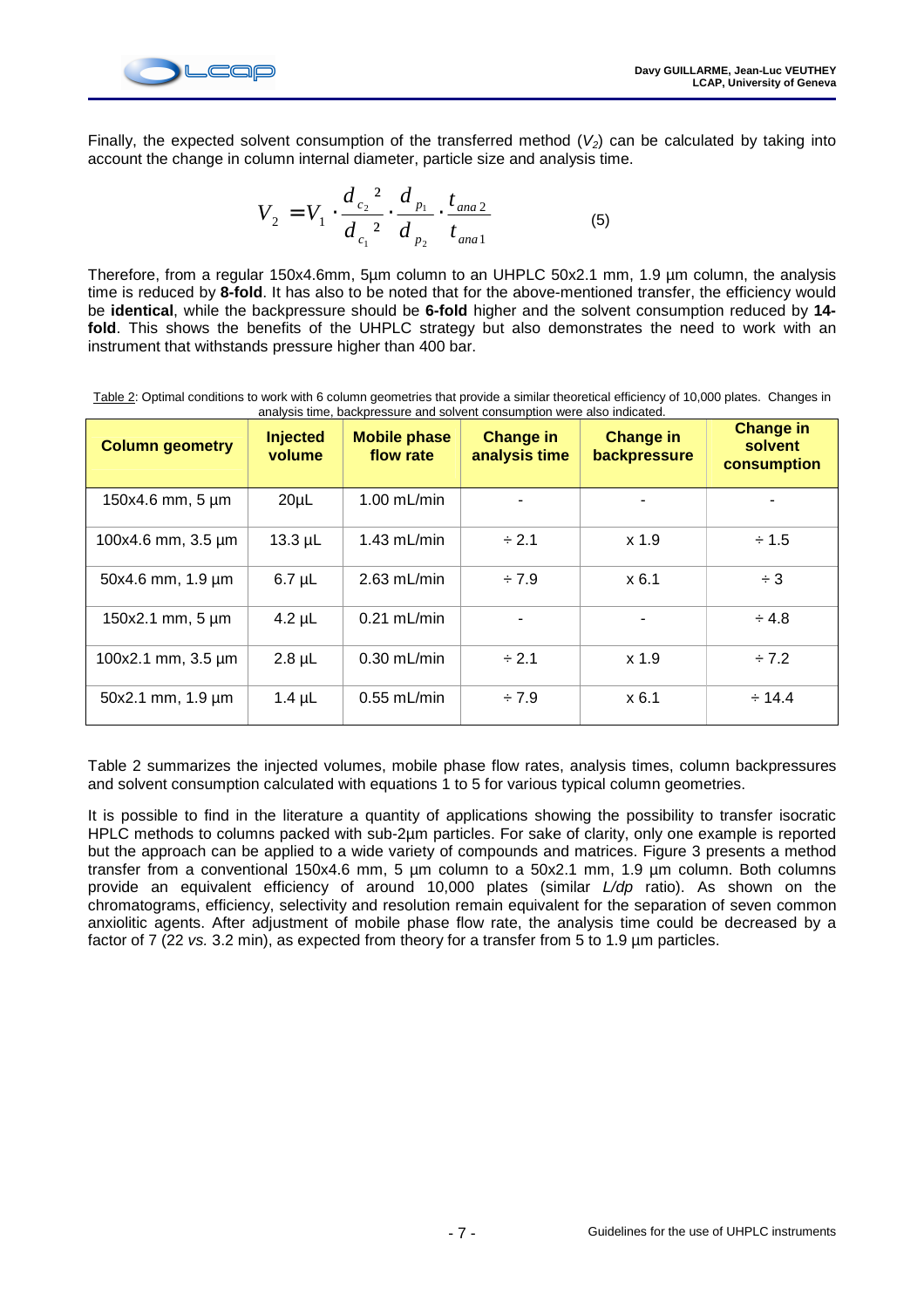



Figure 3: Isocratic method transfer from regular HPLC to UHPLC

## 4.2. Case of gradient mode

The rules for gradient method transfer are much more complex than isocratic ones but also based on basic principles of chromatography. First, the injection volume and mobile phase flow rate should be adapted in a similar way as the isocratic mode (see equations 1 and 2).

In linear or multi-linear gradient elution, the gradient profile can be decomposed as the combination of isocratic and gradient segments. The rules for efficient gradient transfer originally established by Snyder and Dolan (1) and recently updated by Carr et al. (2) should be strictly followed. For both parts, it is important to scale the gradient volume in proportion to the number of column volumes, to yield identical elution patterns, while the initial and final composition should be maintained constant. In fact, the number of column volumes percolated during the gradient in the regular HPLC system **should be equivalent** to that of the UHPLC setup.

For any isocratic step within the gradient (i.e. initial isocratic step, isocratic step during a multi-linear gradient and also re-equilibrating time), the ratio between isocratic step time  $(t_{iso})$  and column dead time (which depends on the mobile phase flow rate, column I.D. and length) should be maintained equivalent between conventional HPLC and UHPLC conditions. Therefore, the UHPLC isocratic step  $(t_{iso2})$  can be determined with:

$$
t_{iso_2} = t_{iso_1} \cdot \frac{F_1}{F_2} \cdot \frac{d_{c_2}^2}{d_{c_1}^2} \cdot \frac{L_2}{L_1}
$$
 (6)

As an example, from a regular 150x4.6 mm, 5 µm column to a UHPLC 50x2.1 mm, 1.9 µm column, the isocratic steps which occurred during the gradient process (including re-equilibrating time) should be reduced by 8-fold.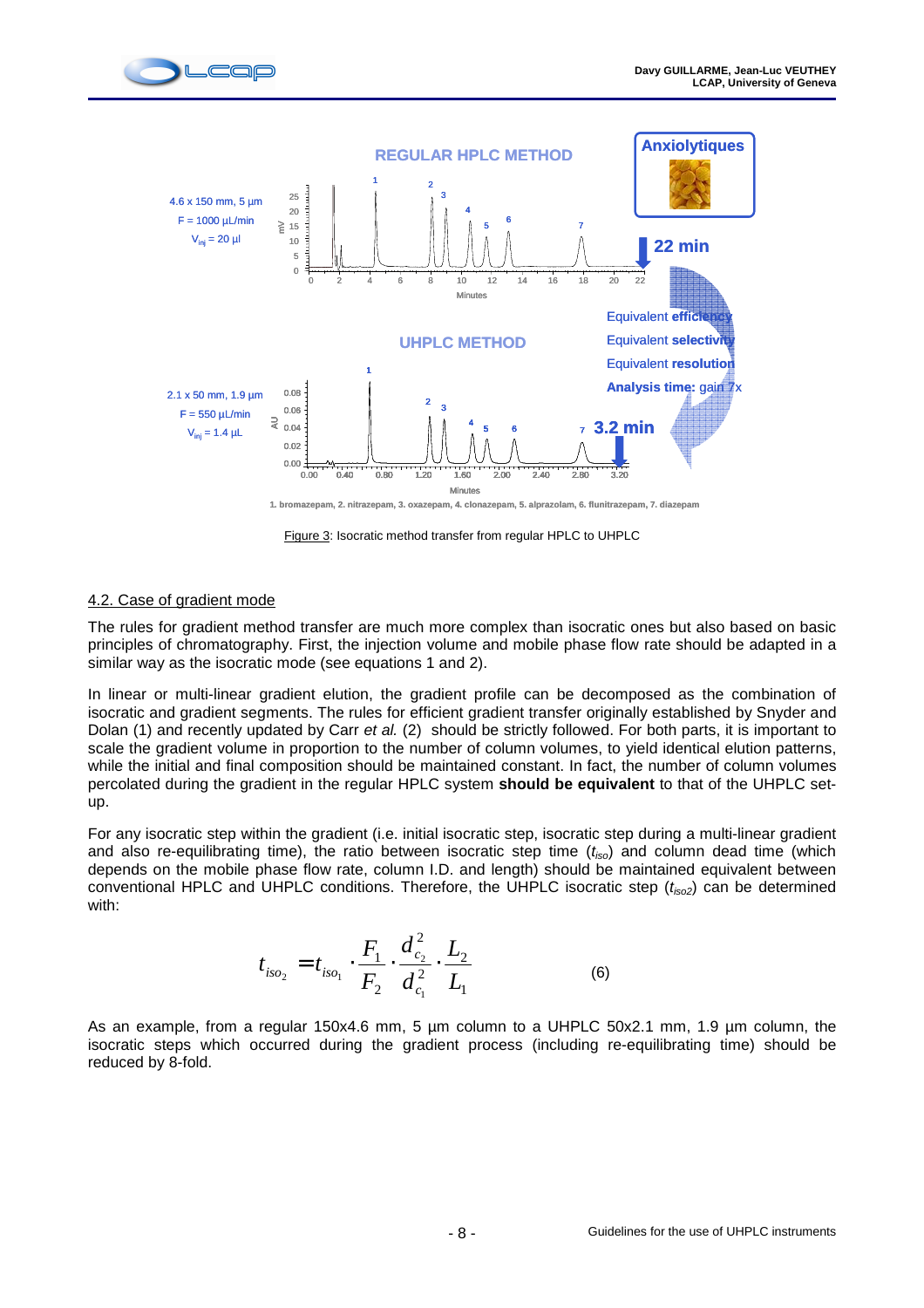

For slope segments, it is mandatory to keep the initial and final gradient composition (%B) constant. The new gradient time  $(t_{\text{grad2}})$  can be expressed as:

$$
t_{\text{grad}_2} = \frac{(\%B_{\text{final}_1} - \%B_{\text{initial}_1})}{slope_2}
$$
 (7)

The gradient slope (slope<sub>2</sub>) should be calculated to maintain the product of gradient slope and column **dead time constant.** The new gradient slope (slope<sub>2</sub>) can be expressed as:

slope<sub>2</sub> = slope<sub>1</sub> · 
$$
\frac{d_{c_1}^2}{d_{c_2}^2} \cdot \frac{L_1}{L_2} \cdot \frac{F_2}{F_1}
$$
 (8)

As an example, from a regular 150x4.6 mm, 5 µm column to a UHPLC 50x2.1 mm, 1.9 µm column, the gradient slope during the gradient process should be increased by 8-fold.

When transferring a gradient method from regular HPLC to UHPLC, some changes in selectivity could occur during the gradient run because of differences in dwell volume between the original and the UHPLC configuration. The system dwell volume  $(V_d)$  is also known as gradient delay volume. It refers to the volume between the mixing point of solvents and the head of the analytical column, as shown in figure 4. Lowpressure mixing systems possess generally larger dwell volumes than high-pressure mixing systems. After starting the gradient, it will take time until the selected proportion of solvent reaches the column. It means that the sample is subjected to an additional isocratic migration in the initial mobile phase condition. Since the gradient dwell volume may differ from one system to another, this extra isocratic step would be different and could result in retention time variations affecting resolution for early eluting peaks when transferring a method. To overcome this problem, the ratio of system dwell time  $(t<sub>d</sub>)$  and column dead time  $(t<sub>0</sub>)$  must be held constant while changing column dimensions, particle size or mobile phase flow rate.



Figure 4: Importance of dwell volume in gradient method transfer

As the column dead time is reduced by around 8-fold between a regular 150x4.6 mm, 5 um column and a 50x2.1 mm, 1.9 µm column, the system dwell time should be reduced by a similar factor. Therefore, it is mandatory to work in UHPLC with a system possessing a very low dwell volume (no more than a few hundred  $\mu$ L) to limit the influence of  $V_d$ . When the difference between  $t_d/t_0$  ratios remains too large, it is also possible to add an isocratic hold at the beginning of the UHPLC gradient.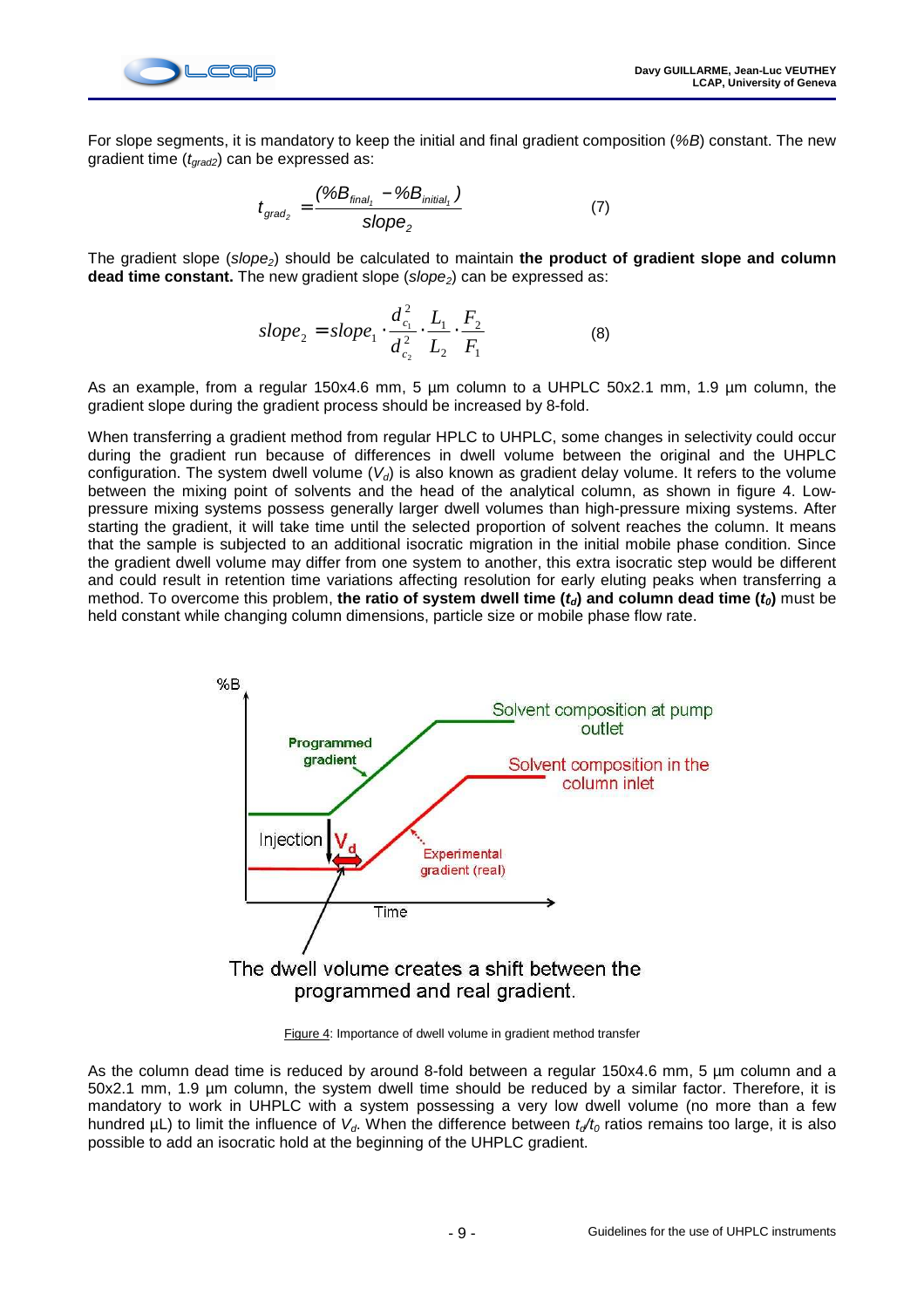

Again, the applicability of the approach discussed can be found in the literature for method transfer between conventional and sub-2µm packings. One example has been selected and is presented in figure 5. The separation of 12 pharmaceutical compounds was originally achieved using a 150 $\times$ 4.6 mm, 5 µm,  $C_{18}$  column and further transferred to UHPLC with a 50 $\times$ 2.1 mm, 1.7 µm C<sub>18</sub> column possessing strictly similar chemistry. The original separation was performed in approximately 27 minutes and efficiently transferred to UHPLC in less than 3 min (reduction by a factor of 9). In addition, both separations were equivalent in terms of sensitivity, peak capacities and resolution, mainly because of an adequate reduction of system dwell volume (from 1.3 mL to 130 µL for HPLC and UHPLC, respectively).

Another relevant advantage of UHPLC is the re-equilibrating time reduction. In HPLC (150x4.6 mm column at 1 mL/min), re-equilibration took about 20 minutes, while using a short column packed with sub-2 µm particles (50x2.1 mm column at 600 µL/min), the re-equilibrating time decreases to only 2 minutes.



Figure 5: Gradient method transfer from regular HPLC to UHPLC

A last recommendation when working in UHPLC is to be careful when increasing mobile phase flow rate in the gradient mode. For an adequate transfer, it is necessary to adapt the gradient profile when increasing the flow rate, as illustrated by equations 6 and 8. Therefore, when changing mobile phase flow rate, the gradient slope and time of any isocratic step should be adapted in order to maintain equivalent selectivities.

Equations 1 to 8 can be used for determining the new parameters of a transferred isocratic or gradient method. However, at the University of Geneva, we developed a free program called "HPLC calculator" posted on our website (http://www.unige.ch/sciences/pharm/fanal/lcap/divers/downloads.php) which gives optimal conditions for method transfer in isocratic and gradient modes. In this calculator, the system dwell volume can also be considered for calculation in gradient mode.

# **5. Conclusion**

The UHPLC technology (defined as columns packed with sub-2µm particles used in very high pressure conditions) has proved to be a powerful approach to improving chromatographic analysis in terms of throughput and resolving power. By comparing its intrinsic performance with other existing techniques, such as monoliths or high temperature liquid chromatography, it is a very attractive strategy for improving chromatographic efficiencies in the range 1,000–80,000 plates.